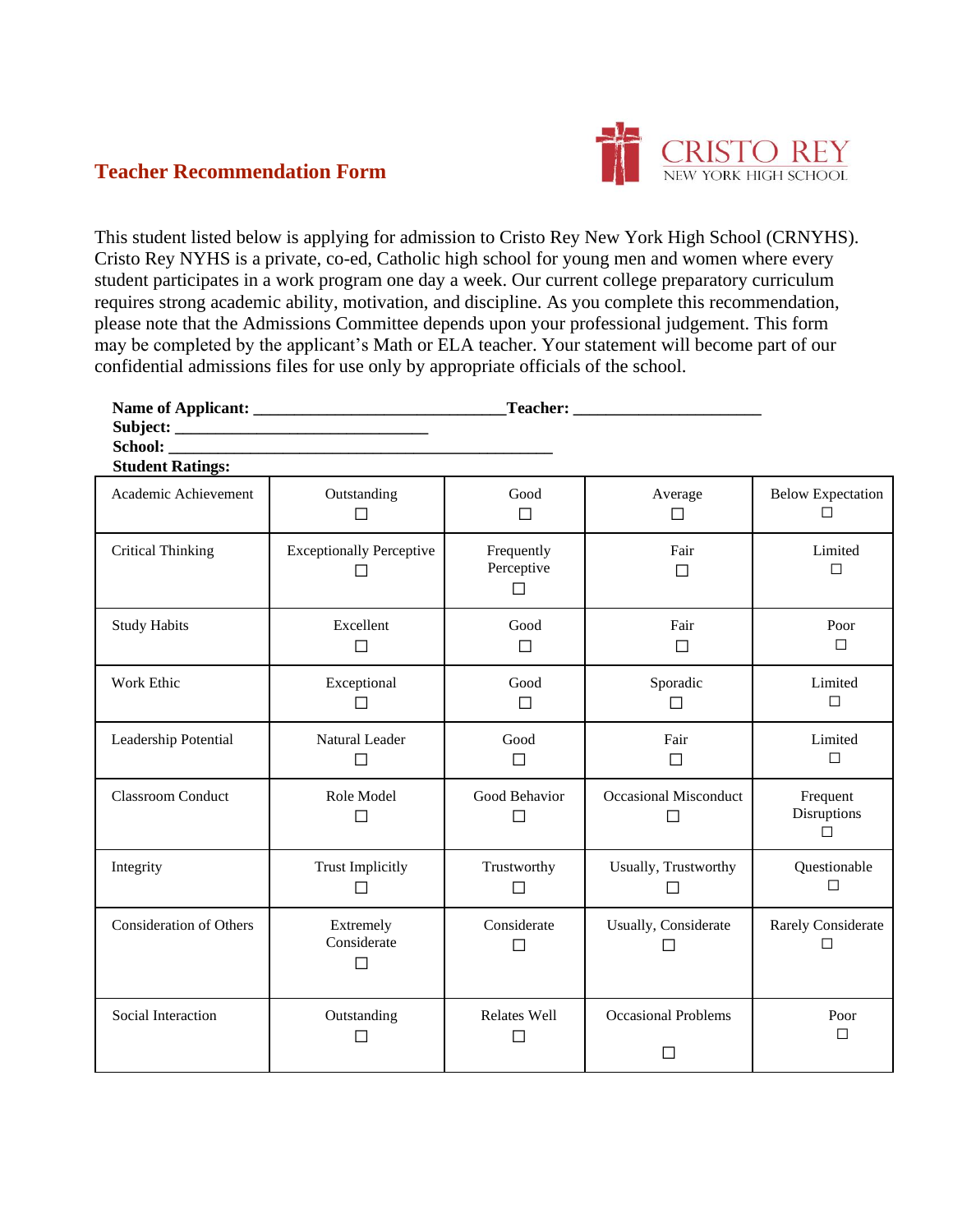1. Please write three words that you feel describes the applicant as a student.

2. Please describe any additional teaching or testing accommodations/modifications that have been provided for the applicant in the classroom.

3. Briefly describe the applicant's work habits/abilities/challenges.

4. In your experience how supportive has the family been in the student's academic growth?

5. Please fill in the following sentence: I (strongly recommend/recommend/recommend with reservation/do not recommend) this applicant to Cristo Rey New York High School. If you selected "recommend with reservation" or "do not recommend," please explain:

Are there any additional details about this applicant that would be helpful for the admissions committee to know?